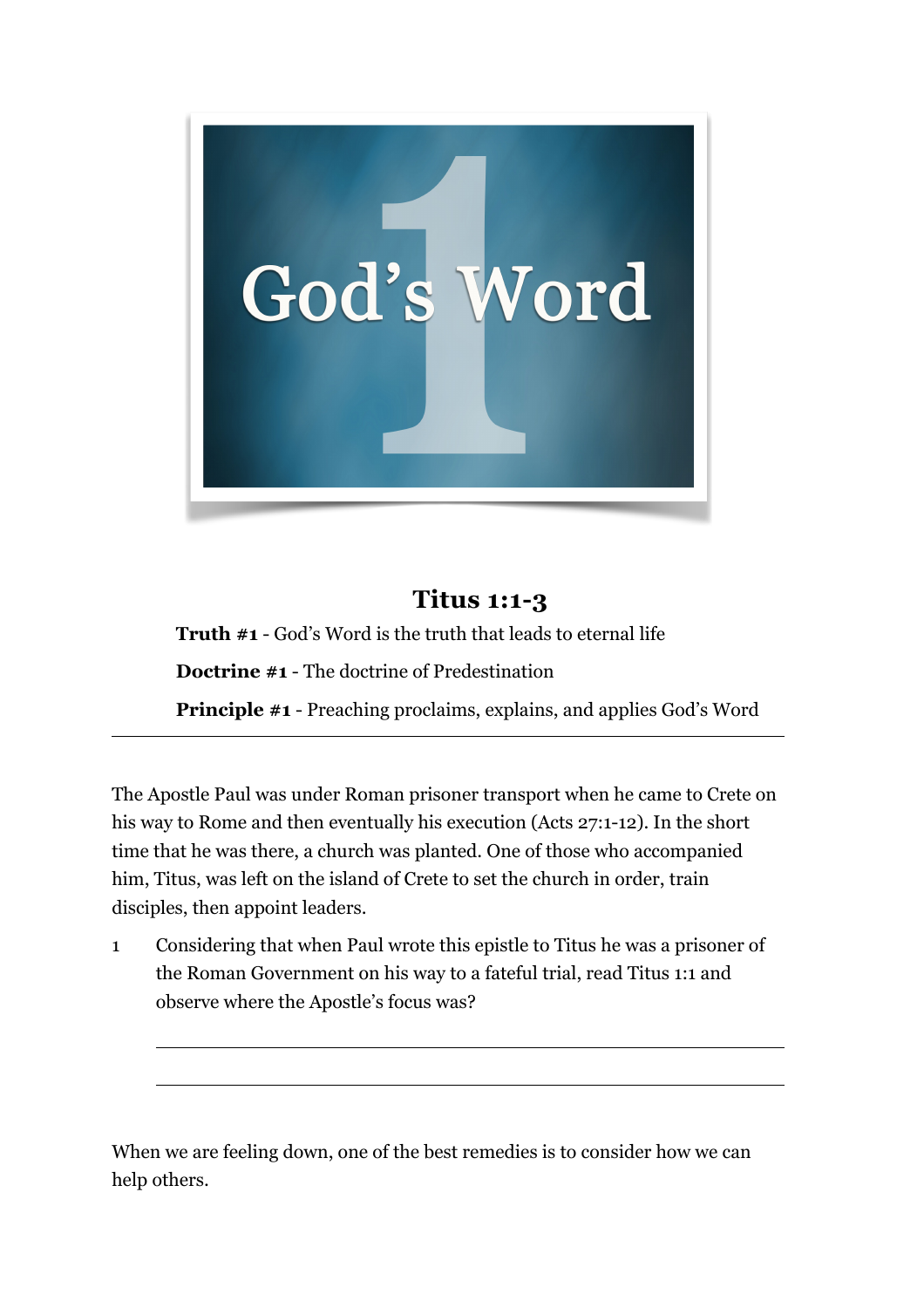- 2. In what way did Jesus model this just before He was taken away to be tried and as He was crucified? (Note John 13:1; 19:27)
- 3. Based on Titus 1:1, the Apostle Paul was concerned for the new Christians on Crete to know something. What was it that he wanted them to know, and what would be the result of this knowledge?

Paul immediately stresses to Titus the importance of God's Word being taught as the main focus of his ministry to the Christians of Crete.

- 4. Note Titus 1:3. How did Paul say that God's Word of the hope of eternal life through Christ was made available to those on the island Crete?
	- (a) By a very moving stage play.

 $\overline{a}$ 

 $\overline{a}$ 

 $\overline{a}$ 

- (b) By the preaching of the Word commanded to be done by the Saviour.
- (c) By prayer-walking the Island.
- (d) By composing a hit song about Jesus.
- 5. What truth does this reveal about the means to finding eternal life in Christ?

## **The Doctrine of Predestination**

Paul refers to believers as 'elect' (Titus 1:1). This carries the idea that God calls people whom He has chosen to turn to Him and receive His forgiveness. In writing to the Ephesians, Paul describes this as being  $\frac{1}{2}$ (refer to Ephesians 1:5, 11). Some Christians have been confused by this doctrine and wrongly assumed then, that we do not have to witness, preach to or evangelise people. However, the *means* by which people reveal that God has 'elected' them to be saved is the preaching of the Gospel—whether by personal testimony, a sermon, or an evangelistic outreach event. This should be a tremendous weight off every believer's shoulders because it means that if we are